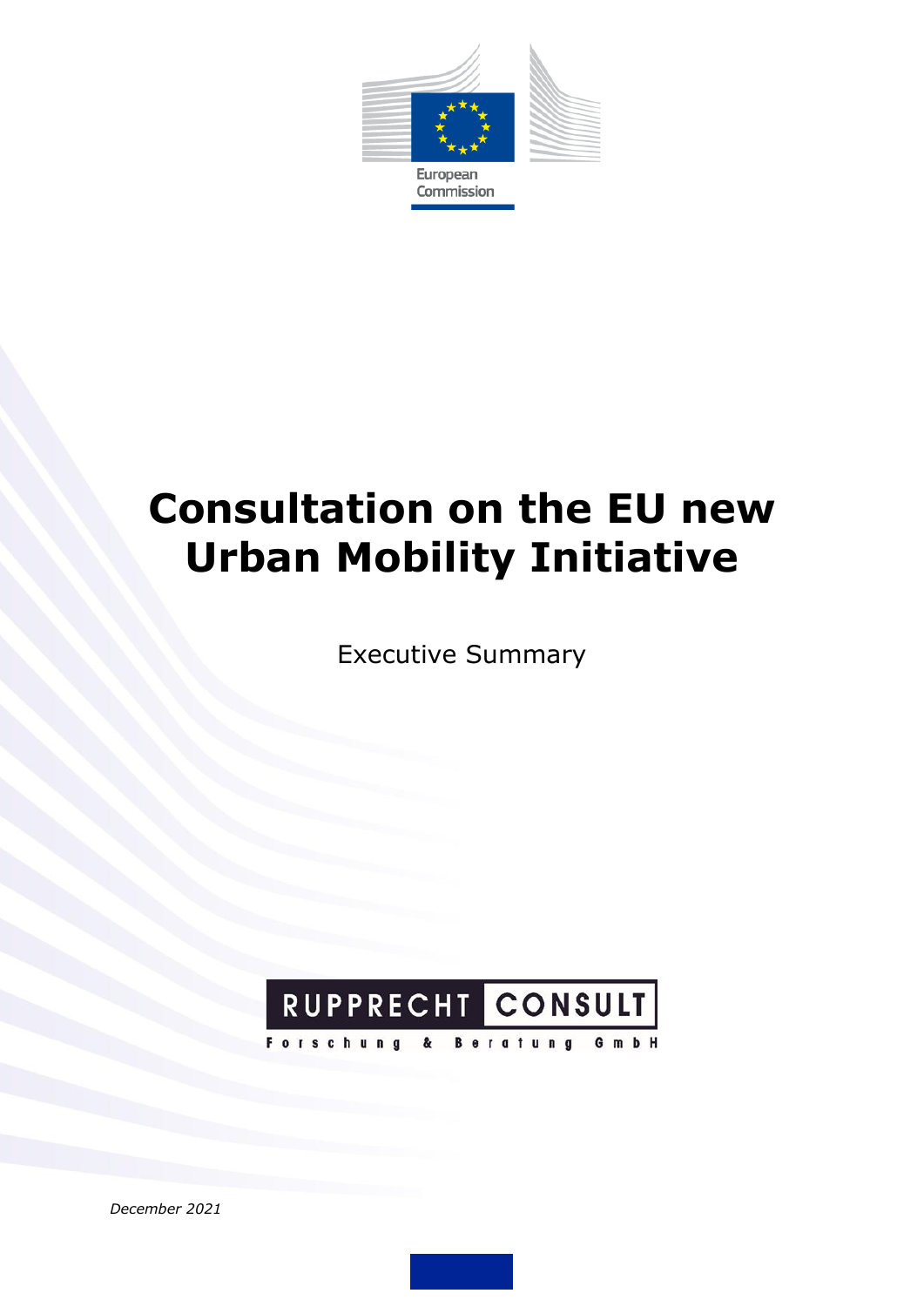#### **EUROPEAN COMMISSION**

Directorate-General for Mobility and Transport Directorate B —Investment, Innovative & Sustainable Transport Unit B.3 — Innovation & Research

*Contact:* Piotr RAPACZ

*E-mail: Piotr.rapacz*@*ec.europa.eu*

*European Commission B-1049 Brussels*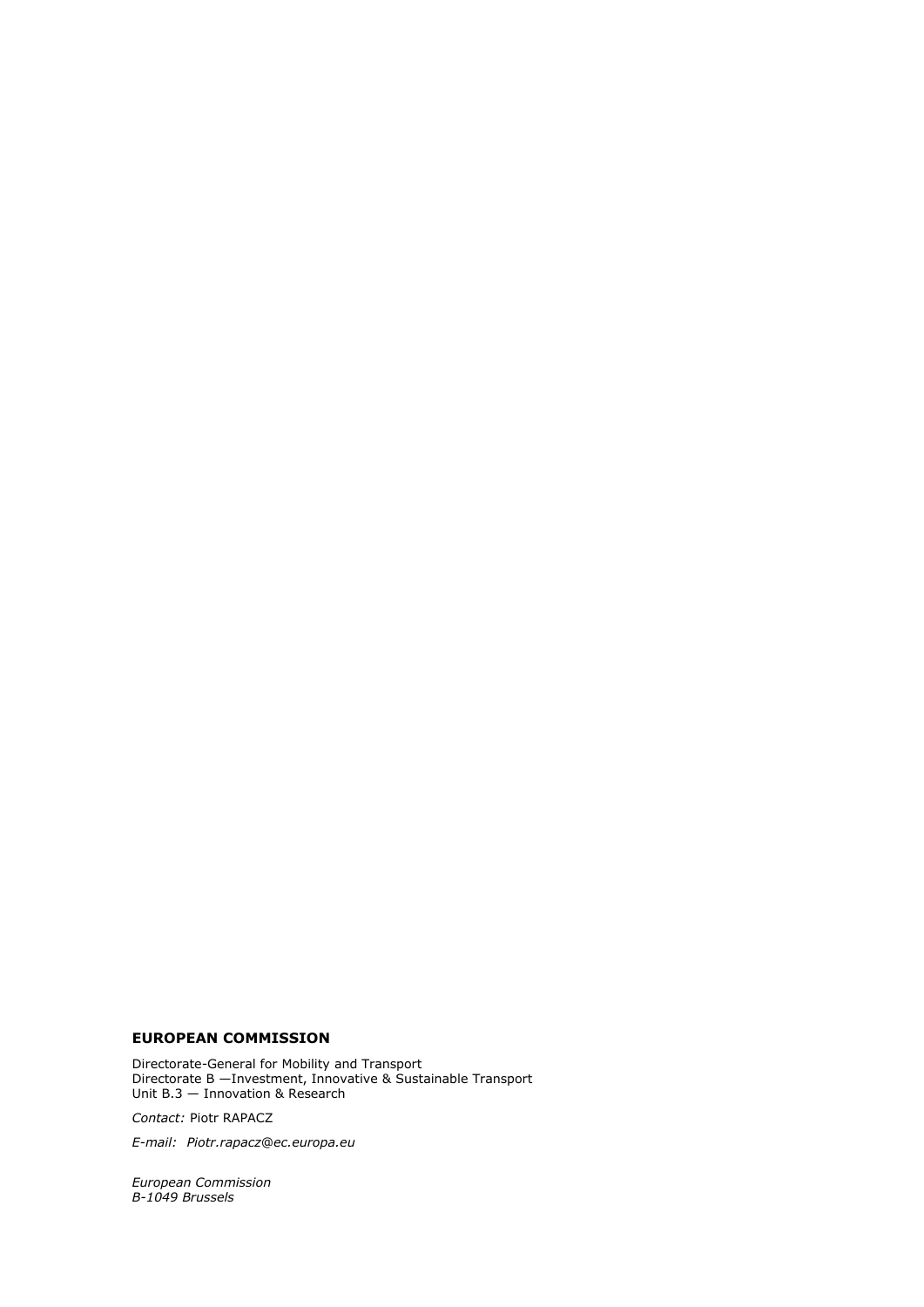### *Europe Direct is a service to help you find answers to your questions about the European Union.*

### **Freephone number** (\*)**:**

## **00 800 6 7 8 9 10 11**

[\(\\*\)](http://europa.eu.int/citizensrights/signpost/about/index_en.htm#note1#note1) The information given is free, as are most calls (though some operators, phone boxes or hotels may charge you).

#### **LEGAL NOTICE**

This document has been prepared for the European Commission however it reflects the views only of the authors, and the Commission cannot be held responsible for any use which may be made of the information contained therein.

More information on the European Union is available on the Internet (http://www.europa.eu).

Luxembourg: Publications Office of the European Union, 2021

ISBN 978-92-76-45576-9 doi: 10.2832/200380

© European Union, 2021 Reproduction is authorised provided the source is acknowledged.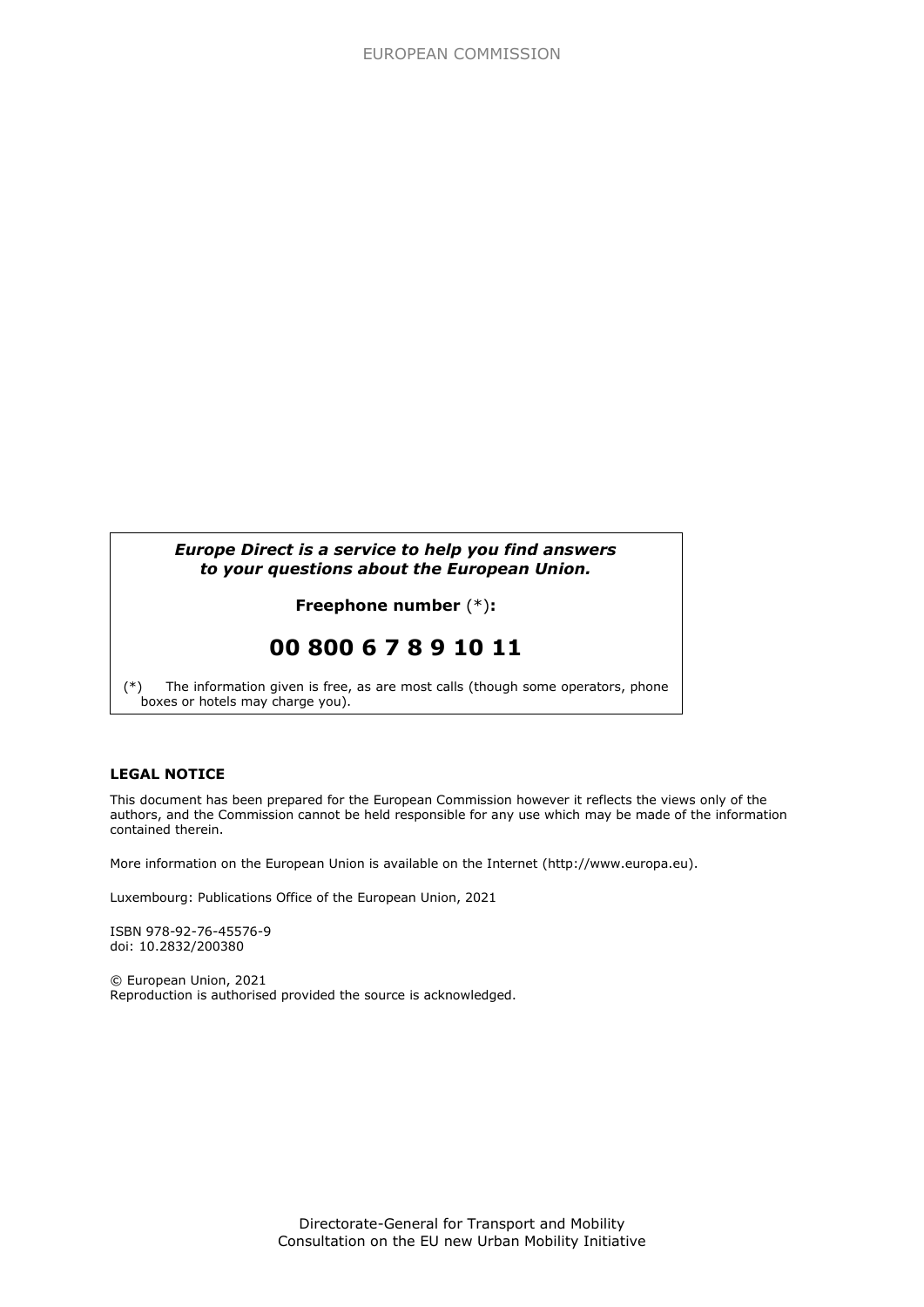# **Consultation on the EU new Urban Mobility Initiative**

*Executive Summary*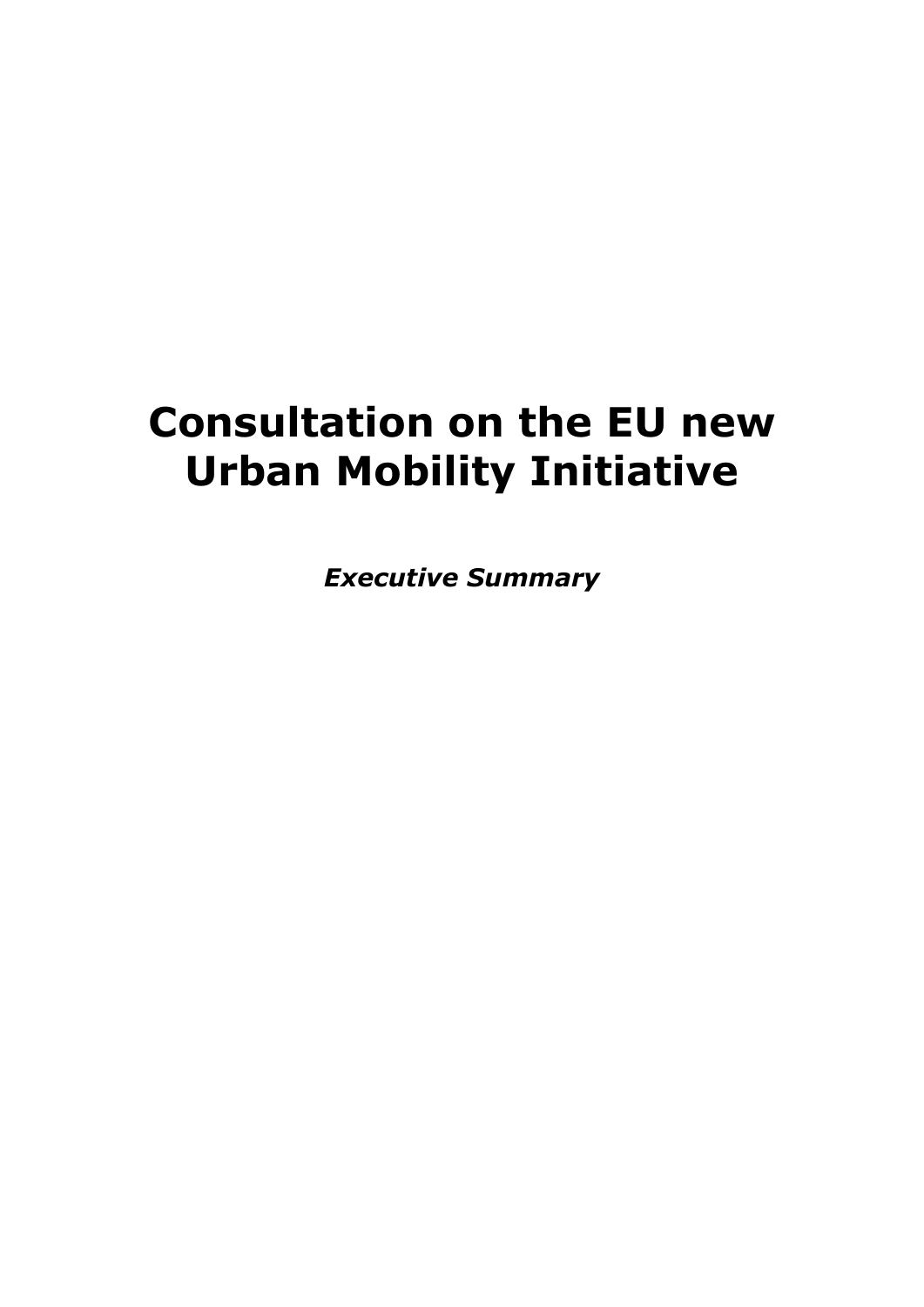## **EXECUTIVE SUMMARY**

The public consultation was conducted from 01 July 2021 to 23 September 2021 and was accessible via the Commission's central platform Have your say. Using EU Survey, the consultation was available in all official languages. A total of 849 responses were received from 27 EU Member States and 6 non-EU countries.1 Data were screened and cleaned in line with the Better Regulation Toolbox.2 Two duplicates were identified. Therefore, the final number of responses for the analysis amounted to the valid 847 responses submitted.

A total of five workshops with stakeholders and representatives of Member States took place between 14 June 2021 and 28 June 2021.

Stakeholders submitted 50 position papers, 38 of them in reply to the Roadmap and 12 in reply to the Open Public Consultation, or by email to the European Commission in the context of the different consultation activities.

The results provided in this report take into account detailed analysis of the answers received during the open public consultation (OPC), the position papers received during the OPC and the feedbacks of the stakeholder workshops that took place. The key take-aways from the analysis of the OPC are as followed:

- Improve conditions for cyclists and pedestrians
- Public transport should be the backbone of sustainable urban mobility
- Make SUMP mandatory

1

• Improve urban freight and logistics

Other frequently mentioned opinions included the improvement of the infrastructure for intermodal travel, the harmonisation of Urban Vehicle Access Regulations (UVAR) throughout Europe, the promotion of mobility management plans for organisations and the increase of the number of sustainable mobility choices between urban and sub-urban areas.

 $1$  From non-EU countries, there are responses from Israel, Canada, United States, India and Nigeria

 $2$  According to the Better Regulation Toolbox 54, the minimum threshold should be 10 or more identical responses (across all closed questions) to count as a 'campaign'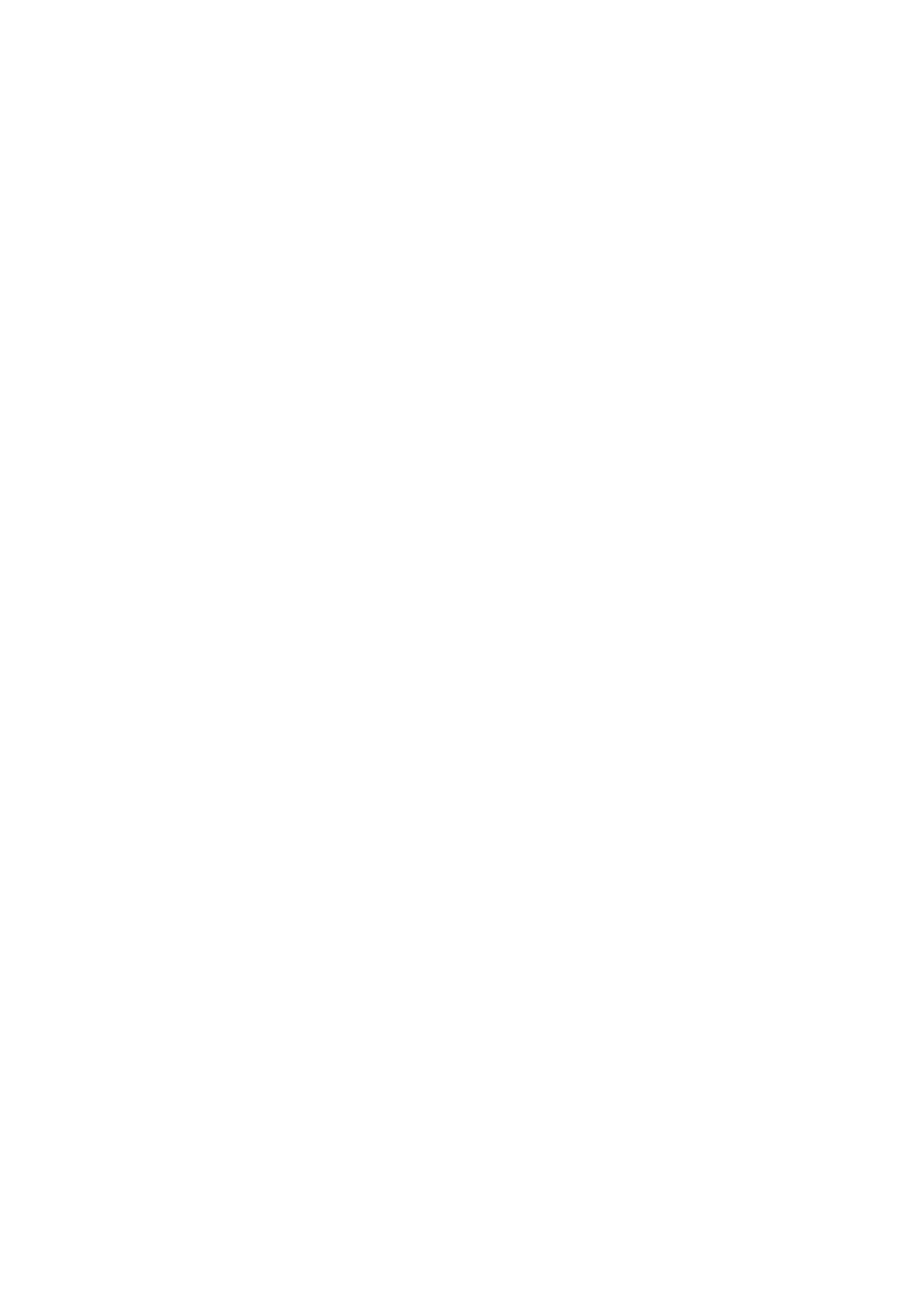## **GETTING IN TOUCH WITH THE EU**

### In person

 All over the European Union there are hundreds of Europe Direct information centres. You can find the address of the centre nearest you at: [https://europa.eu/european-union/contact\\_en](https://europa.eu/european-union/contact_en)

On the phone or by email

 Europe Direct is a service that answers your questions about the European Union. You can contact this service:

 – by freephone: 00 800 6 7 8 9 10 11 (certain operators may charge for these calls),

– at the following standard number: +32 22999696, or

– by email via: https://europa.eu/european-union/contact\_en

FINDING INFORMATION ABOUT THE EU

Online

 Information about the European Union in all the official languages of the EU is available on the Europa website at: [https://europa.eu/european](https://europa.eu/european-union/index_en)[union/index\\_en](https://europa.eu/european-union/index_en)

## EU publications

 You can download or order free and priced EU publications from: https://publications.europa.eu/en/publications. Multiple copies of free publications may be obtained by contacting Europe Direct or your local information centre (see [https://europa.eu/european-union/contact\\_en](https://europa.eu/european-union/contact_en) ).

EU law and related documents

 For access to legal information from the EU, including all EU law since 1952 in all the official language versions, go to EUR-Lex at: [http://eur-lex.europa.eu](http://eur-lex.europa.eu/)

Open data from the EU

The EU Open Data Portal ( <http://data.europa.eu/euodp/en> ) provides access to datasets from the EU. Data can be downloaded and reused for free, for both commercial and non-commercial purposes.